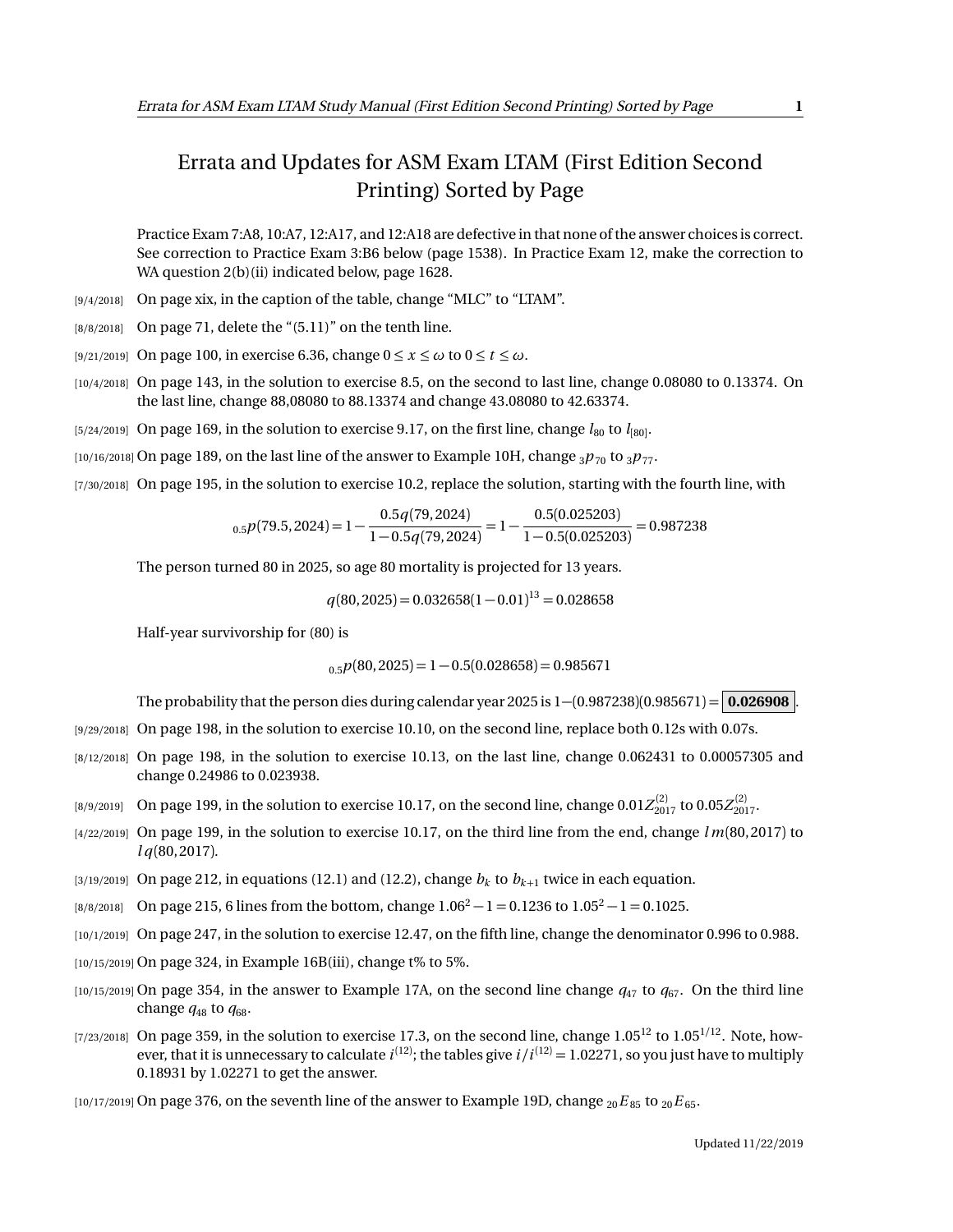[10/22/2019] On page 425, on the second line of the second paragraph, change equation (20.2) to equation (20.1).

[10/31/2019] On page 492, two lines above Example 24A, delete the words "used to".

[8/25/2018] On page 524, in exercise 26.14(ii), change  $i = 0.06$  to  $i = 0.05$ .

[8/25/2018] On page 559, in the solution to exercise 27.27, change the last line to

$$
G = \frac{6,830}{8.0192 - 1} = \boxed{973.05}
$$

[11/3/2019] On page 562, in Example 28C, add

(v) Deaths are uniformly distributed between integral ages.

The values for  $\alpha(4)$  and  $\beta(4)$  in the solution were taken from the old exam tables; current tables give those functions at 5%.

- [7/27/2018] On page 645, on the last line of the answer to Example 33E, change 98,576.4 to 100,000 and change 0.08564 to 0.09866.
- [8/31/2018] On page 655, in the solution to exercise 33.3, on the fifth displayed line on the page, change the denominator 0.04*/*1.04 to 0.039211. Change the last displayed line of the solution to

$$
1000e^{-0.04(31)} - 16.4074 \left( \frac{1 - e^{-0.04(32)}}{0.039211} \right) = -12.7163
$$

[8/31/2018] On page 655, in the solution to exercise 33.4, on the first displayed line, delete  $\ddot{a}_{65:20}$  =. The line should read

$$
P = \frac{A_{65:20}}{d_{65:20}} = \frac{0.43371}{11.8920} = 0.036471
$$

[8/31/2018] On page 711, replace the solution to exercise 37.3 with

Let's calculate the gross premium.

$$
G(0.95\ddot{a}_{65} - 0.95) = 1000A_{65} + 1000_{20}E_{65}A_{85}
$$

$$
G = \frac{354.77 + 0.24381(676.22)}{0.95(13.5498) - 0.95} = 43.5854
$$

Now we calculate the EPV of benefits and expenses at time 30.

 $2000A_{95} + 0.05G \ddot{a}_{95} = 2(818.97) + 0.05(43.5854)(3.8017) = 1646.22$ 

The gross premium reserve is 1646.22 − 43.5854(3.8017) = **1480.53** .

 $_{[11/18/2019]}$  On page 751, in the solution to Quiz 39-1, on the second line, change  $_{t}q_{_{X}}$  to  $_{k|}q_{_{X}}.$ 

 $[11/22/2019]$  On page 757, on the fourth line, change "time  $t$ " to "time  $k$ ".

- [4/2/2019] On page 757, in Example 40F, on the third line, change "6% interest" to "5% interest".
- [8/29/2019] On page 765, in the box for questions 40.10 through 40.13, on the last line, put a double-dot over  $a_{85:3}$ :  $\ddot{a}_{85\cdot\overline{3}} = 2.721091.$
- [9/4/2018] On page 818, one line above Example 42C, change "is is" to "it is".
- [8/31/2018] On page 831, in the solution to exercise 42.15, on the third line, change 0.00061728 to 0.00061690. Make the same change in the denominator of the fourth line, and in the numerator, change 6.1728 to 6.1690.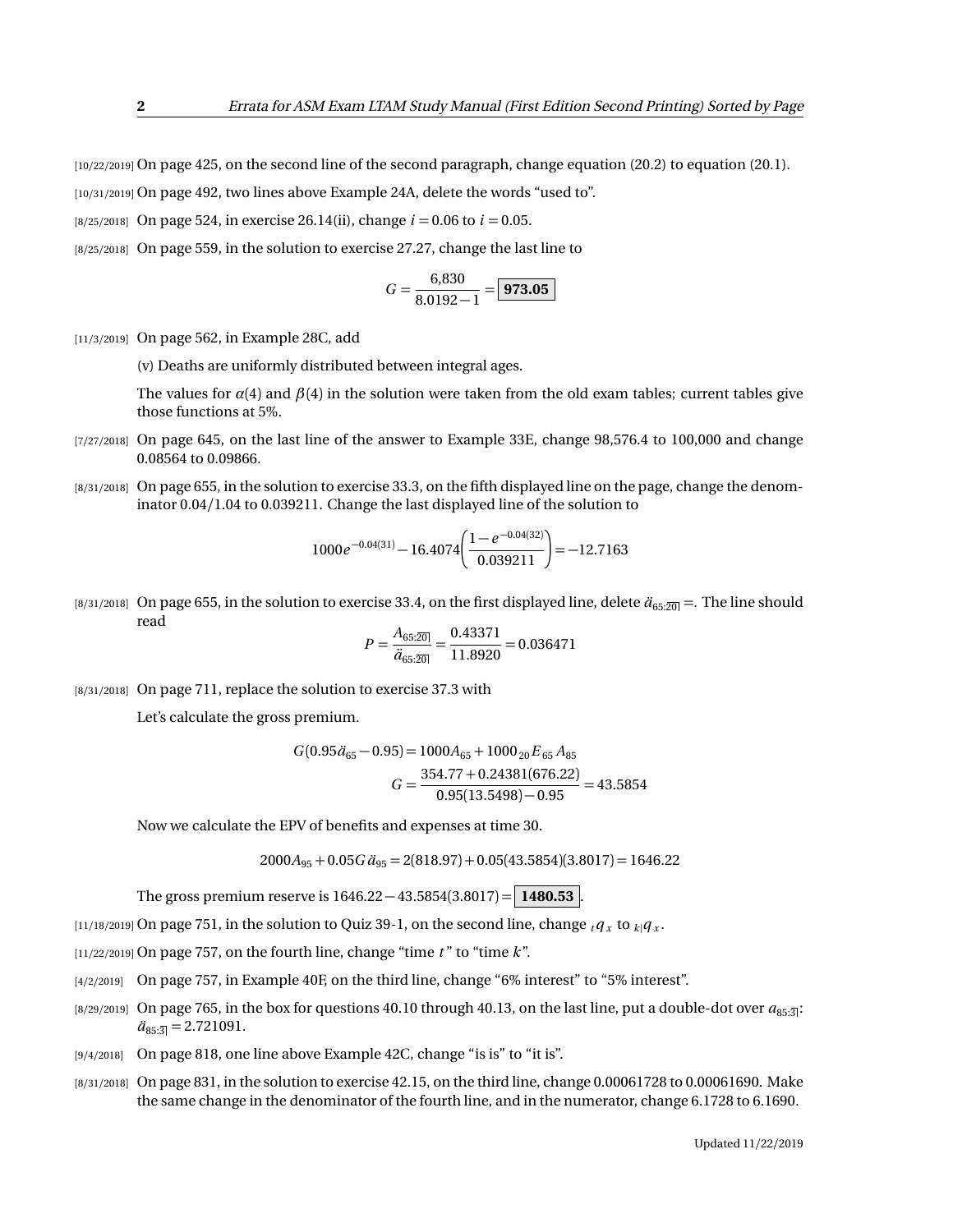[9/4/2018] On page 848, on the fourth line of the Disability income paragraph, change "atate" to "state".

EXAMPLE 46F Using the Sickness-Death Model at  $i = 0.05$ , calculate the expected present value of a temporary 10-year continuous annuity paying 1 per year while in state 0 for someone age 55 currently in state 0.

 $_{[10/22/2019]}$  On page 859, in the solution to exercise 44.9, on the last line, change  $_{2}p_{[x]+2}^{11}$  to  $_{2}p_{[x]+1}^{11}$ .

[4/4/2019] On page 886, replace Example 46F and its solution with:

ANSWER: We start with a whole life annuity and subtract a 10-year deferred whole life annuity. After 10 years the person may be in state 0 or state 1, and we must consider the EPVs of annuities on individuals age 65 in either state.

$$
i_{0}|\bar{a}_{55}^{00} = v^{10} ( {}_{10}p^{00}_{55} \bar{a}_{65}^{00} + {}_{10}p^{01}_{55} \bar{a}_{65}^{10})
$$
  
= 
$$
\frac{(0.74091)(6.6338) + (0.11682)(0.0395)}{1.05^{10}} = 3.0202
$$
  

$$
\bar{a}_{55:\overline{10}}^{00} = 10.1228 - 3.0202 = 7.1026
$$

 $_{[4/7/2019]}$  On page 890, on the third displayed line,  $(1+i)^h$  is missing from the left side. Change the line to

$$
{}_{t}V^{(1)}(1+i)^{h} = {}_{h}P^{11}_{x+t}(hB^{(1)}_{t+h} + {}_{t+h}V^{(1)})
$$

- [7/31/2018] On page 891, on the last line of the page, change 22,560.41 to 21,440.15.
- [9/10/2019] On pages 904–905, replace the somewhat confusing solution to exercise 46.6 with the following:

Ignoring death, the transition probability matrix for the states low risk, medium risk, and high risk, in that order, is

$$
\begin{pmatrix} 0.6 & 0.4 & 0 \\ 0.2 & 0.5 & 0.3 \\ 0 & 0.2 & 0.8 \end{pmatrix}
$$

The probability of death is 0.05. Making death the fourth state, we multiply our  $3 \times 3$  matrix by 0.95 and put 0.05 in the fourth column to represent the probability of transition to the death state to obtain the following transition probability matrix:

$$
\begin{pmatrix} 0.57 & 0.38 & 0 & 0.05 \\ 0.19 & 0.475 & 0.285 & 0.05 \\ 0 & 0.19 & 0.76 & 0.05 \\ 0 & 0 & 0 & 1 \end{pmatrix}
$$

With this transition matrix, we can compute the state vector for each year. At the beginning of the first year, the system is in state 1. At the beginning of the second year, the state vector is  $(0.57 \quad 0.38 \quad 0 \quad 0.05)$ . At the beginning of the third year, the state vector is

$$
\begin{pmatrix}\n0.57 & 0.38 & 0 & 0.05 \\
0.57 & 0.38 & 0 & 0.05\n\end{pmatrix}\n\begin{pmatrix}\n0.57 & 0.38 & 0 & 0.05 \\
0.19 & 0.475 & 0.285 & 0.05 \\
0 & 0.19 & 0.76 & 0.05 \\
0 & 0 & 0 & 1\n\end{pmatrix}\n=\n\begin{pmatrix}\n0.3971 & 0.3971 & 0.1083 & 0.0975\n\end{pmatrix}
$$

Now we compute expected present value of losses. In each year, we multiply the probability of each start-of-year state by 0.95, since only survivors result in paid losses, and by 100, 300, or 1000 for states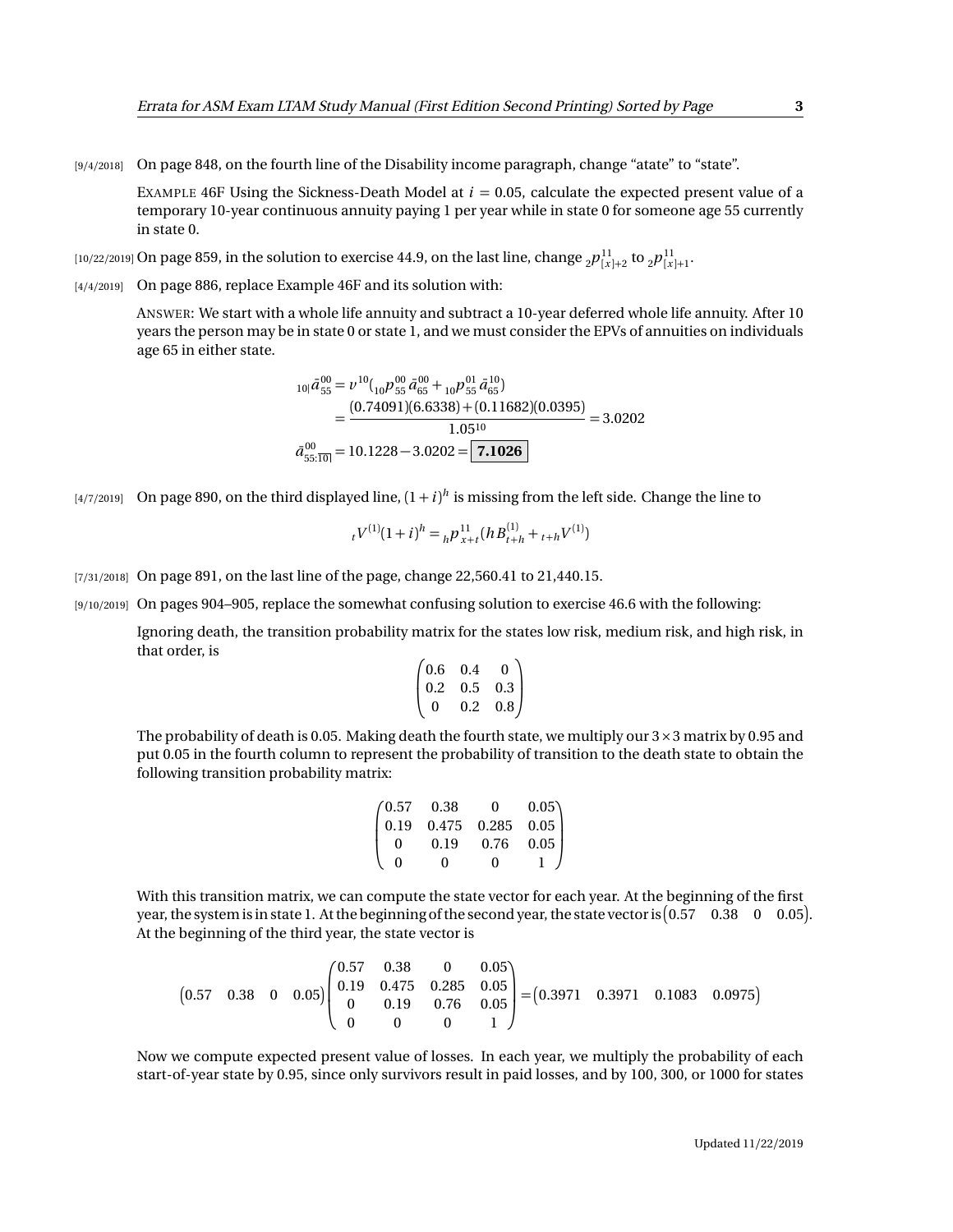1, 2, 3 respectively, and discount for the number of years at 6%. In year 1, we get 100(0.95)*/*1.06 = 89.62. In year 2, we get

$$
\frac{(0.57(100) + 0.38(300))(0.95)}{1.06^2} = 144.58
$$

In year 3, we get

$$
\frac{(0.3971(100) + 0.3971(300) + 0.1083(1000))(0.95)}{1.06^3} = 213.08
$$

The expected present value of losses over a three year period is  $89.62 + 144.58 + 313.08 = 447.28$ .

 $_{[9/4/2018]}$   $\,$  On pages 911-912, in the solution to Quiz 46-2, on the first line, change  $\bar a_{65}^{02}$  to 200 $\bar a_{65}^{02}$ . Change the last line of the solution to

$$
5000(0.53559) + \frac{2000}{1.05^{0.5}}(0.53559) + 200(10.9770) = \boxed{5918.72}
$$

 $\frac{1}{2}[9/20/2018]$  On page 915, in expression (47.3), change  $\bar{a}^{11}_{x+t:\overline{n-(x+t)}}$  to  $\bar{a}^{11}_{x+t:\overline{n-t}}$ .

[9/4/2018] On page 918, in the answer to Example 47B, change the last 3 lines of the page to

$$
\frac{d_t V^{(1)}}{dt} = \delta_{10} V^{(1)} - \mu_{x+10}^{10} ({}_{10}V^{(0)} - {}_{10}V^{(1)}) - \mu_{x+10}^{12} ({}_{10}V^{(2)} - {}_{10}V^{(1)})
$$

$$
- \mu_{x+10}^{13} ({}_{10}V^{(3)} - {}_{10}V^{(1)}) - \mu_{x+10}^{14} (-{}_{10}V^{(1)})
$$

$$
= (0.05)(45,000) - 0.06(20,000 - 45,000) - 0.14(150,000 - 45,000)
$$

$$
- 0.08(400,000 - 45,000) - 0.02(-45,000)
$$

$$
= \boxed{-38,450}
$$

[9/4/2018] On page 919, in the answer to Example 47C, change the third line to Once someone enters states 3 or 4, it is impossible to get to state 2, so  $\bar{A}_x^{32} = \bar{A}_x^{42} = 0$ .

Change the first two displayed lines to:

$$
\frac{d\bar{A}_{x+t}^{02}}{dt} = \delta \bar{A}_{x+t}^{02} - \mu_{x+t}^{01} (\bar{A}_{x+t}^{12} - \bar{A}_{x+t}^{02}) - \mu_{x+t}^{02} (1 - \bar{A}_{x+t}^{02}) - (\mu_{x+t}^{03} + \mu_{x+t}^{04}) (-\bar{A}_{x+t}^{02})
$$

$$
\frac{d\bar{A}_{x+t}^{02}}{dt}\bigg|_{t=10} = 0.05 \bar{A}_{x+10}^{02} - 0.07 (\bar{A}_{x+10}^{12} - \bar{A}_{x+10}^{02}) - 0.04 (-\bar{A}_{x+10}^{02})
$$

Change the second two displayed lines to

 $-\alpha$ <sup>4</sup>

$$
\frac{dA_{x+t}^{24}}{dt} = \delta \bar{A}_{x+t}^{24} - \mu_{x+t}^{21} (\bar{A}_{x+t}^{14} - \bar{A}_{x+t}^{24}) - \mu_{x+t}^{23} (\bar{A}_{x+t}^{34} - \bar{A}_{x+t}^{24}) - \mu_{x+t}^{24} (b^{(4)} - \bar{A}_{x+t}^{24})
$$
\n
$$
\frac{d\bar{A}_{x+t}^{24}}{dt} \bigg|_{t=10} = 0.05(\bar{A}_{x+10}^{24} - \bar{A}_{x+10}^{24}) - 0.01(\bar{A}_{x+10}^{14} - \bar{A}_{x+10}^{24}) - 0.12(\bar{A}_{x+10}^{34} - \bar{A}_{x+10}^{24}) - 0.10(1 - \bar{A}_{x+t}^{24})
$$

- [9/21/2019] On page 920, on the third line of Example 47F, change "year death" to "year of death".
- [9/21/2019] On page 921, on the second line after "If we assume the death benefit is paid...", the left side of the equation is missing  $1 + i$  and should be  $t^{V^{(1)}(1+i)}$ .
- [9/7/2018] On page 928, in exercise 47.5, in statement (ii), change *i* = 0.04 to *δ* = 0.04.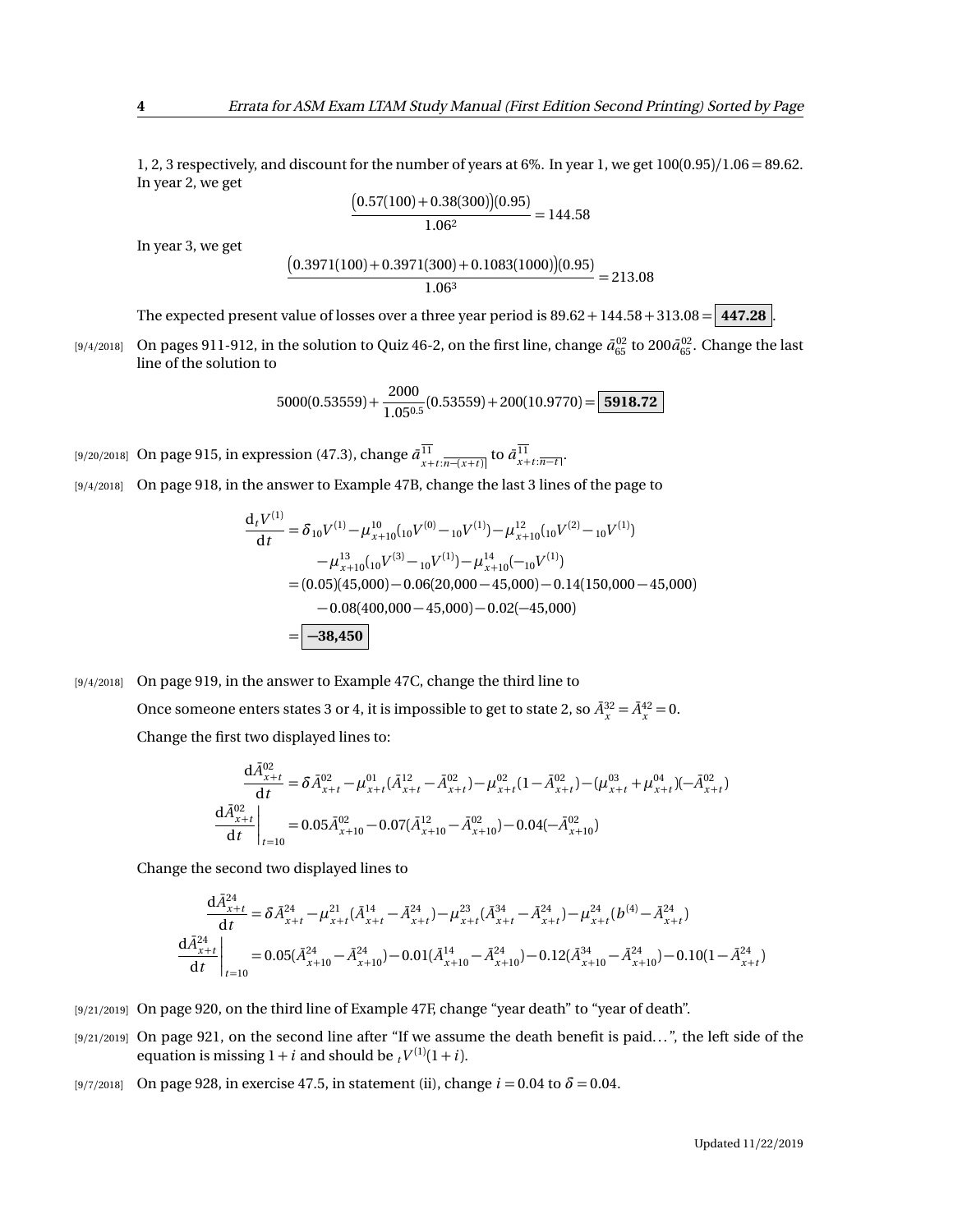- [9/21/2019] On page 939, in the solution to exercise 47.2, on the first line, a 36,500 is missing from the left side of the equation and 796.58 should be 756.58; the equation should read  $1.05^{-1/2}(36,500)\ddot{a}_{45:\overline{20}}^{01} = 1.05^{-1/2}(36,500)(0.02124) =$ 756.58. On the second line, change  $\bar{a}_{45:20]}^{00} + \bar{a}_{45:20}^{01}$  to  $\ddot{a}_{45:20]}^{00} + \ddot{a}_{45:20}^{01}$ .
- [9/7/2018] On page 939, in the solution to exercise 47.4, on the last line, change  ${}_{t}p_{x}^{0j}$  to  ${}_{0}p_{x}^{0j}$ .
- [8/19/2018] On page 940, in the solution to exercise 47.6, change the last two lines to

$$
\frac{d\bar{a}_{57+t}^{11}}{dt} = \delta \bar{a}_{57+t}^{11} - B_t^{(1)} - \mu_{57+t}^{10} (\bar{a}_{57+t}^{01} - \bar{a}_{57+t}^{11}) - \mu_{57+t}^{12} (-\bar{a}_{57+t}^{11}) - \mu_{57+t}^{13} (-\bar{a}_{57+t}^{11})
$$
\n
$$
\frac{d\bar{a}_{57+t}^{11}}{dt} \bigg|_{5} = 0.05(4.3298) - 1 - 0.02(2.0216 - 4.3298) - (0.06 + 0.015)(-4.3298) = \boxed{-0.4126}
$$

 $[10/15/2018]$  On page 945, in the solution to exercise 47.22, 3 lines from the end, change  $a_{50:3}$  to  $a_{50:3}$ .

[9/11/2018] On page 1030, replace the solution to exercise 51.7 with

*p* (*τ*) <sup>50</sup> = 114,572.5*/*117,145.5 = 0.978036. Also,

$$
\frac{q_{50}^{(w)}}{q_{50}^{(\tau)}} = \frac{d_{50}^{(w)}}{d_{50}^{(\tau)}} = \frac{2317.1}{2,317.1 + 115.9 + 140.1} = 0.900509
$$

Using formula (51.2),

$$
p_{50}^{\prime(w)} = (p_{50}^{(\tau)})^{q_{50}^{(w)}/q_{50}^{(\tau)}}
$$
  
= 0.978036<sup>0.900509</sup> = 0.980199

Therefore,  $q_{50}^{\prime(w)} = 1 - 0.980199 = \boxed{0.019801}$ .

- [5/24/2019] On page 1067, in the solution to exercise 53.17, on the second line, delete the first left parenthesis in the first exponent.
- [8/12/2018] On page 1260, in the solution to exercise 64.4, replace the displayed line with

$$
{}_{20}p_{18} = \frac{1 - F(38)}{1 - F(18)} = \frac{1 - 4/7}{1 - 2/7} = \boxed{\textbf{0.6}}
$$

- [9/13/2018] On page 1268, on the second line of Example 65F, change both 44,100s to 49,000.
- [10/8/2019] On page 1283, on the fourth line, change "mortality stdy" to "mortality study".
- [10/8/2019] On page 1309, change the summation index in equation (68.1) to " $j \mid y_i \le t$ ".
- [10/8/2019] On page 1346, four lines below the table, change "(64-10,67-7,s)" to "(64-10,67-2,s)".
- [8/5/2018] On page 1354, on the fifth line of the answer to Example 69I, delete 0.9 from the sum.
- $_{[8/5/2018]}$  On pager 1355, 2 lines below the table in the answer to Example 69J, change  $r_3$  and  $r_5$  to  $e_3$  and  $e_5$ . In the subsequent calculations on the next 5 lines, change each  $r_i$  to  $e_i$ , where  $i = 1, 2, 3, 4, 5$ .
- [10/4/2018] On page 1376, on the first displayed line, the expression between the two equal signs should be a fraction. Replace the line with

$$
\sum_{k=0}^{19} 100,000(1.04^k) = \frac{100,000(1.04^{20} - 1)}{1.04 - 1} = 2,977,808
$$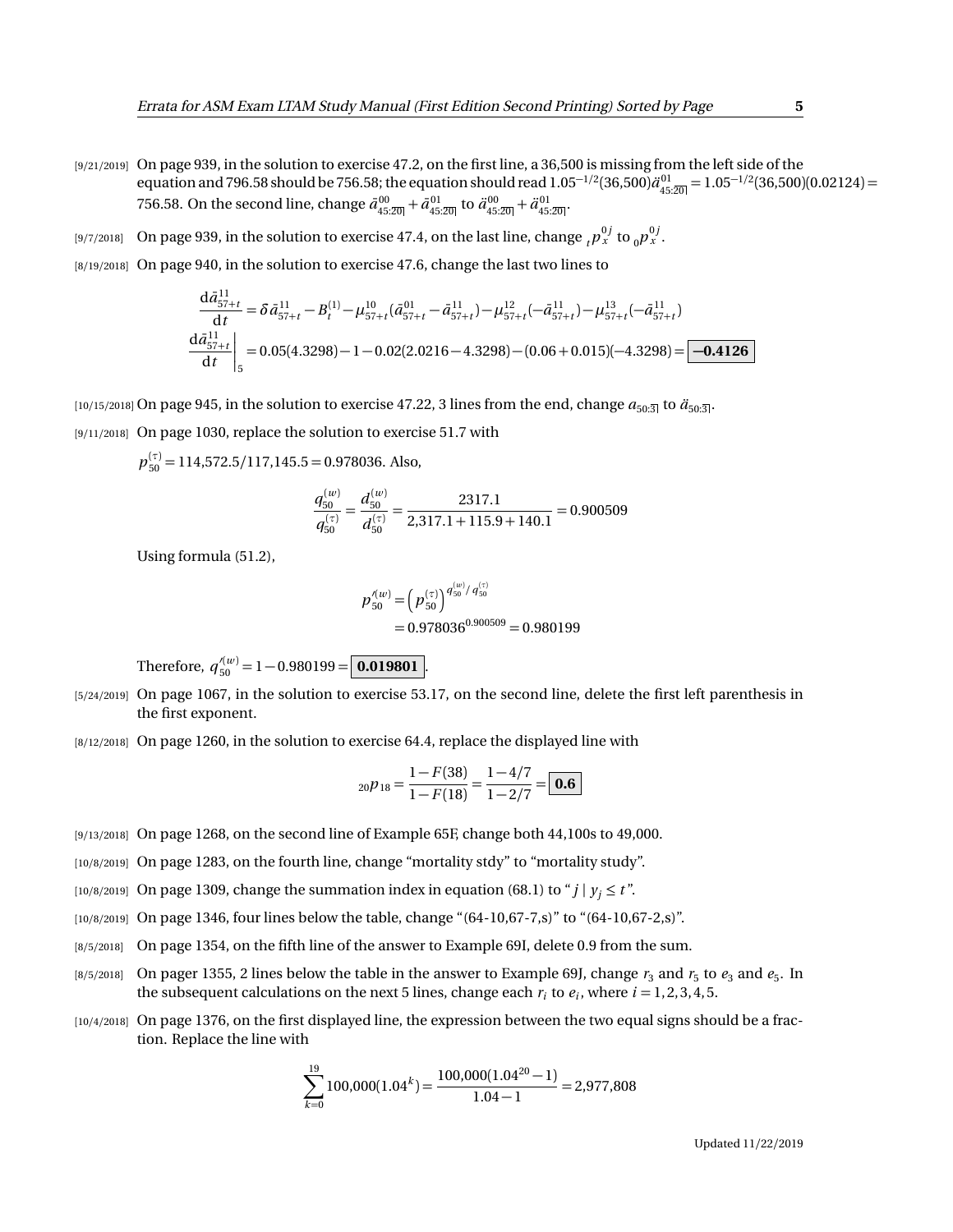[9/13/2018] On page 1379, 2 lines below the first displayed line, change 0.7(9.3482)(2.032794) to 0.7(13.0027)(2.032794).

[9/26/2019] On page 1394, replace the solution to exercise 70.13 with

The number of lives leaving the job in between 2 and 4 years is  $l_{42}^{(\tau)} - l_{44}^{(\tau)} = 152{,}631.0 - 137{,}656.1 =$ 14,974.9. Of those,  $i_{42}+i_{43}=148.8+141.3=290.1$  leave due to disability. The quotient is 290.1/14,974.9 = **0.019372** .

[7/27/2018] On page 1400, on the third displayed line of the page, delete (25), (26), and (27), so that the line reads:

$$
0.34(47,143.52)\left(\frac{(0.325857)(0.6)(13.1)}{1.05^5} + \frac{(0.053235)(0.8)(12.9)}{1.05^6} + \frac{(0.504927)(1)(12.7)}{1.05^7}\right) = \boxed{111,785.6}
$$

- [10/6/2019] On page 1404, in Example 71D(vi), change "for each year before age 65" to "for each year or fraction of a year before age 65".
- [10/12/2019] On pages 1405 and 1406, in both figures, change "Age" to "Service".
- [7/29/2018] On page 1413, in the solution to exercise 71.2, on the first displayed line, place 100,000 before the fraction:

Total pensionable earnings = 
$$
\sum_{k=-12}^{-1} 100,000(1.03^{k}) = 100,000 \left( \frac{1 - 1/1.03^{12}}{1.03 - 1} \right) = 995,400.4
$$

On the last line, a factor of 11.5 is missing. The line should read

$$
995,400.4(0.035)(11.5)\left(\frac{0.95}{1.04}\right)^{13} = \boxed{123,520}
$$

[9/10/2019] On page 1418, in equations (72.4) and (72.5), change the summation index from *i* tp *t* :  $\sum_{i=1}^{65-x}$  $t = 0$ 

[7/30/2018] On page 1419, replace the first sentence of the answer to Example 72B with

Out of 93,085.4 lives age 0, 27,925.6 retire immediately and an additional 6,187.6 retire during the first year, 5,573.1 retire at age 61, and 5,017.5 retire at age 62.

[9/10/2019] On page 1421, on the line below equation (72.3), add a  $-1$ :

where 
$$
i^* = \frac{1+i}{c(1+j)} - 1
$$
.

In equations (72.4) and (72.5), change the summation index from *i* tp *t* : 65 X−*x*  $t = 0$ 

[8/8/2018] On page 1425, in the solution to exercise 72.4, on the second line from the end, put an exponent 15 on the first 0.998846:

$$
\text{AVTHB} = 4000(0.998846^{15}) \bigg( \frac{1 - 0.998846^5}{1 - 0.998846} + 0.998846^5 \bigg( \frac{1}{1 - 0.978462} \bigg) \bigg)
$$

[9/10/2019] On page 1435, on the second line below the heading **DPP**, change = to ≥:

$$
\sum_{k=0}^{m} \Pi_k \, v^k \ge 0
$$

Updated 11/22/2019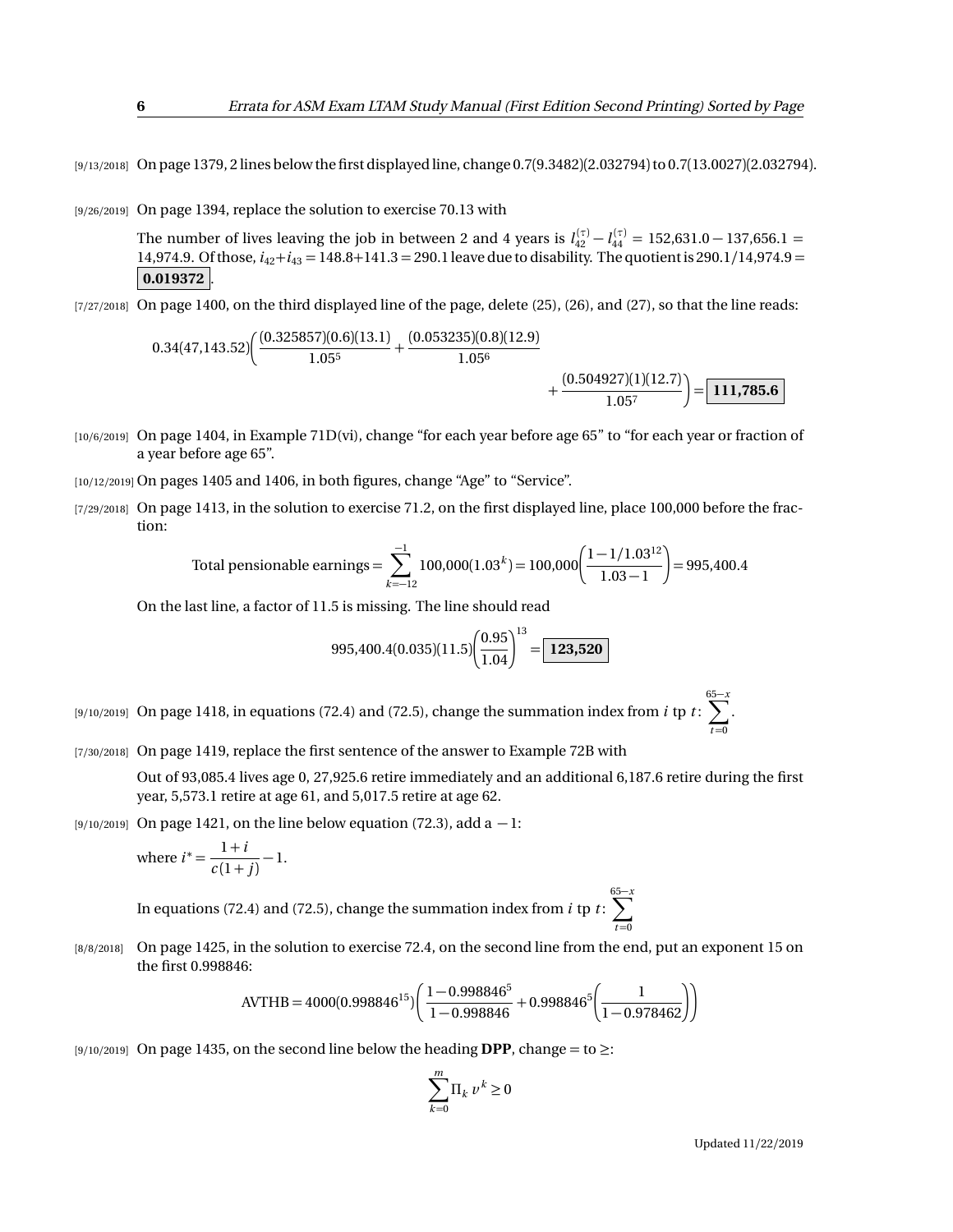[4/15/2019] On page 1458, in Table 74.1, the expense gain formula should split withdrawal settlement expenses  $(E_k^{(w)})$  and death settlement expenses  $(E_k^{(d)})$ :

$$
(e_k^* - e_k')(1+i) + q_{x+k-1}^{(d)}(E_k^{(d)*} - E_k^{(d)}) + q_{x+k-1}^{(w)}(E_k^{(w)*} - E_k^{(w)})
$$

- [9/10/2019] On page 1464, in the solution to exercise 74.8, 3 lines from the end, change (15 − 10) to (10 − 15).
- [10/14/2018] On page 1515, in question 6(a), change 267,000 to 333,000.
- [4/5/2019] On page 1526, in question 5, add to statement (ii):  $q_{50} = 0.00592$ .
- [4/14/2019] On page 1538, in question 6(c), change 100,300 to 116,500.
- $[2/27/2019]$  On page 1566, on the line before question 5(c), change 6% to 5%. On the first line of question 5(c), change 270 to 410.
- [10/31/2019] On page 1600, in question 6, on the ninth line, change "to not" to "do not".
- [10/25/2018] On page 1626, in question 18(ii), replace "Illustrative Life Table" with "Standard Ultimate Life Table".
- [10/6/2019] On page 1627, in question 20(iv), change the last sentence to "The benefit is reduced by 8
- $[8/30/2019]$  On page 1628, in question 2(b)(ii), change "healthy" to "sick".
- [10/12/2019] On page 1642, the solution to question 8 has several errors. Replace everything after the third line with:

$$
{}_{19}E_{51} = \frac{{}_{20}E_{50}(1.05)}{1 - q_{50}} = \frac{0.34824(1.05)}{1 - 0.001331} = 0.36609
$$
  

$$
{}_{19}i\ddot{a}_{51} = {}_{19}E_{51}\ddot{a}_{70} = (0.36609)(12.0083) = 4.3962
$$
  

$$
\pi = \frac{A_{51}}{\ddot{a}_{51} + {}_{19}i\ddot{a}_{51}} = \frac{197.80}{16.8461 + 4.3962} = 9.3116
$$

Now we calculate the reserve prospectively.

$$
{}_{10|}\ddot{a}_{60} = {}_{10}E_{60}\ddot{a}_{70}
$$
  
= (0.57864)(12.0083) = 6.9485  

$$
{}_{10}V = 1000A_{60} - \pi(\ddot{a}_{60} + {}_{10}|\ddot{a}_{60})
$$
  
= 290.28 - 9.3116(14.9041 + 6.9485) = 86.7970

 $(10/19/2019)$  On page 1652, in the solution to question 3(b), on the third line, change  $100\ddot{a}_{60}$  to  $100\ddot{a}_{60}$ .

[2/3/2019] On page 1653, on the last line of the page, change 95.2510 to 113.7567. Change the first line of page 1654 to

Multiplying by  $i/\delta$ , we get 1.0248(113.7567) = 116.58

- [2/6/2019] On page 1655, in the solution to question 5(b), change the final answer to 0.005215.
- $[2/13/2019]$  On page 1655, in the solution to question 6(b), change the final answer to 35,378.
- [4/14/2019] On page 1662, in the solution to question 1(e), change the second line to

 $(2600 - 556)(1.05) - 0.00763(100,000) - (1 - 0.00763)(-1822.83) =$  **3192.12** 

[10/16/2018] On page 1663, replace the solution to question 2 with the following (there is no change to the solution to part (a)):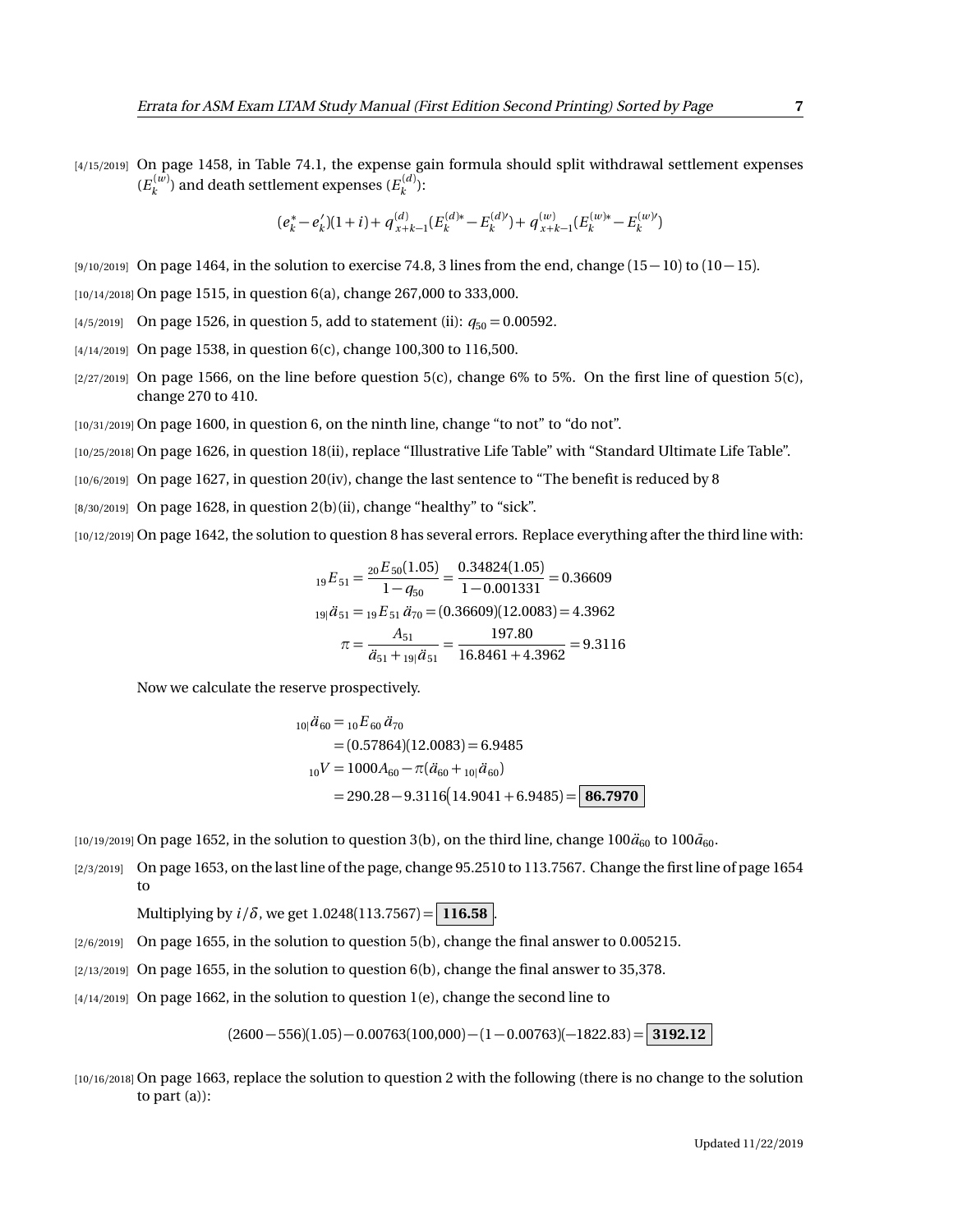(a)

$$
152,177.94 \left(\frac{1.06^5}{1.05^5}\right) = 159,563.86
$$

$$
0.8(159,563.86) = \boxed{127,651.09}
$$

(b) First we calculate the probability that (62) will survive to 63, 64, and 65.

$$
p_{62} = \frac{l_{63}}{l_{62}} = \frac{95,534.40}{95,940.60} = 0.995766
$$

$$
_2p_{62} = \frac{l_{64}}{l_{62}} = \frac{95,082.50}{95,940.60} = 0.991056
$$

$$
_3p_{62} = \frac{l_{65}}{l_{62}} = \frac{94,579.70}{95,940.60} = 0.985815
$$

The EPV of retiree health benefits at age 60 for those retiring at age 62 is

$$
6500\left(\frac{1.06^2}{1.05^2}\right) + 6600(0.995766)\left(\frac{1.06^3}{1.05^3}\right) + 6800(0.991056)\left(\frac{1.06^4}{1.05^4}\right) + (0.985815)(152,177.94)\left(\frac{1.06^5}{1.05^5}\right) = 174,349.35 0.2(174,349.35) = 35,537.22
$$

(c) Using the results of the previous parts, we accrue 1/12 of the age 62 benefit and 1/15 of the age 65 benefit.

$$
\frac{1}{12}(0.45)(174,349.35) + \frac{1}{15}(0.45)(159,563.86) = \boxed{11,325.02}
$$

(d) First, we'll remove the first three years of benefits from the expected present value at age 65. We must take into account Standard Ultimate Life Table mortality.

$$
152,177.94 - 7000 - 7200p_{65} \left(\frac{1.06}{1.05}\right) - 7500 {}_{2}p_{65} \left(\frac{1.06}{1.05}\right)^{2}
$$
  
= 152,177.94 - 7000 - 7200  $\left(\frac{94,020.30}{94,579.70}\right) \left(\frac{1.06}{1.05}\right) - 7500 \left(\frac{93,398.10}{94,579.70}\right) \left(\frac{1.06}{1.05}\right)^{2}$  = 130,404.31

That would be the expected present value of retiree health benefits for a person age 65 in 2018 who retires in 2021. We divide this by  $_3p_{65} = l_{68}/l_{65}$ , remove three years of inflation, and accumulate interest for 3 years since we pay it 3 years earlier:

$$
\frac{130,404.31}{92,706.10/94,579.70} \left(\frac{1.05}{1.06}\right)^3 = \boxed{129,309.93}
$$

 $[4/24/2019]$  On page 1679, in the solution to question 6(e), replace the last 3 lines with

$$
116,545(1.05^20) + 4,621,746k = 0.5(210,685)(10.65)
$$
  
309,229 + 4,621,746k = 1,121,897

Solving for  $k$ , we get  $\boxed{0.17584}$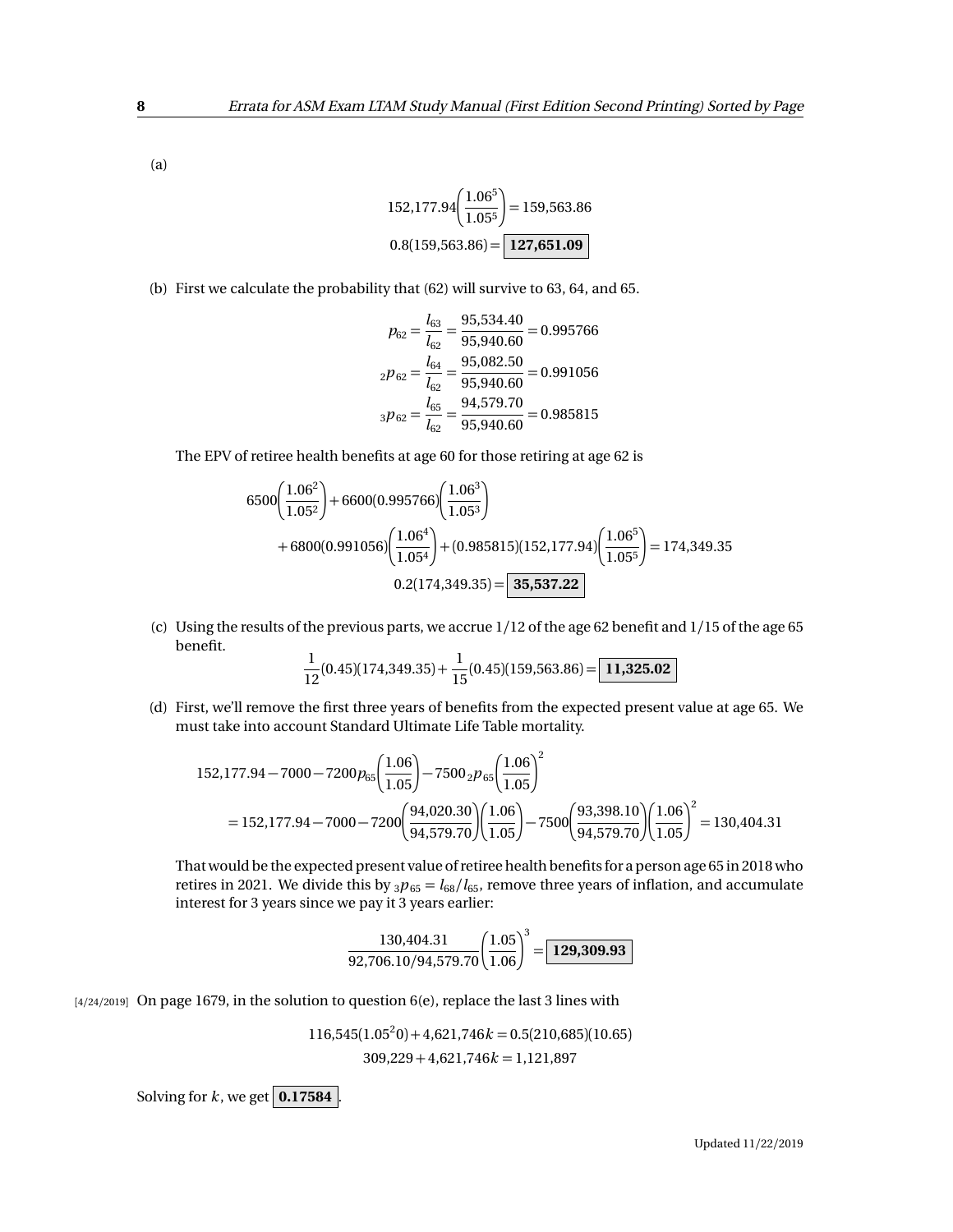[10/17/2018] On page 1698, in the solution to question 18, replace the and fifth line with

$$
p(51,2017) = 1 - 0.0091(0.98) = 0.991082
$$
  

$$
2p(50,2016) = (0.9915)(0.991082) = 0.982658
$$

- [10/18/2018] On page 1701, in the solution to question 4(a), two lines from the end, change final answer 0.0240 to 0.0230. In the solution to question 4(b), on the second line, replace 0.024 with 0.023 and replace 0.010871847 with 0.010882986.
- $[4/22/2019]$  On page 1701, in the solution to question  $4(c)$ , on the first line, change 0.01054575 to 0.010882986.
- [10/18/2018] On page 1712, in the solution to question 5(a), on the second line, 12.9754 and 5.2422 should be interchanged so that the fraction is  $\frac{1000(5.2422)}{10.0754}$  $\frac{12.9754}{2}$ .

 $_1$ 10/12/2019] On page 1715, in the solution to question 2, 2 lines from the end of the page, insert "Var" before  $(S_n(y_k)].$ [10/12/2019] On page 1717, the solution to question 8 has several errors. Replace everything after the third line with:

$$
{}_{19}E_{51} = \frac{{}_{20}E_{50}(1.05)}{1 - q_{50}} = \frac{0.34824(1.05)}{1 - 0.001331} = 0.36609
$$
  

$$
{}_{19}i\ddot{a}_{51} = {}_{19}E_{51}\ddot{a}_{70} = (0.36609)(12.0083) = 4.3962
$$
  

$$
\pi = \frac{A_{51}}{\ddot{a}_{51} + {}_{19}i\ddot{a}_{51}} = \frac{197.80}{16.8461 + 4.3962} = 9.3116
$$

Now we calculate the reserve prospectively.

$$
{}_{10|}\ddot{a}_{60} = {}_{10}E_{60}\ddot{a}_{70}
$$
  
= (0.57864)(12.0083) = 6.9485  

$$
{}_{10}V = 1000A_{60} - \pi(\ddot{a}_{60} + {}_{10|}\ddot{a}_{60})
$$
  
= 290.28 - 9.3116(14.9041 + 6.9485) = 86.7970 (A)

[10/31/2019] On page 1739, in the solution to question 2, on the fifth and seventh lines, replace 23,748 with 24,798.

- [10/31/2019] On page 1748, in the solution to question 6(b), change the final answer from 175,194.6 to 36,584.02.
- [10/25/2018] On page 1752, in the solution to question 7, replace 197,765.1 with 18,200.3 on lines 3 and 5, and replace the final answer 10,132 with 8,567.
- [10/31/2019] On page 1761, in the solution to question 6(a), on the first displayed line, change 4,354.70 to 4,152.44. Change the final answer from 21,649.70 to 20,644.16.
- [10/25/2018] On page 1764, change the answer key for question 7 to **(D)**. Make the same change to the answer key on page 1762
- [8/30/2019] On page 1770, in the solution to question 4(b), on the third line, change 0.02(64.9) to 0.02(29.9).
- [10/19/2018] On page 1772, in the solution to question 5(c), on the last line, change  $\frac{9}{20}$  $\frac{9}{29}$  to  $\frac{10}{29}$  $\frac{20}{29}$  and change the final answer to **10,321.95** .
- [10/25/2018] On page 1776, in the solution to question 10, in the table, replace the entry for  $t_1$ <sup>V</sup> for  $t = 1$  with 0, since this reserve is ignored. Replace the entry for  $Pr_t$  for  $t = 1$  with 137.178.

[10/25/2018] On pages 1778–1779, replace the solution to question 17 with